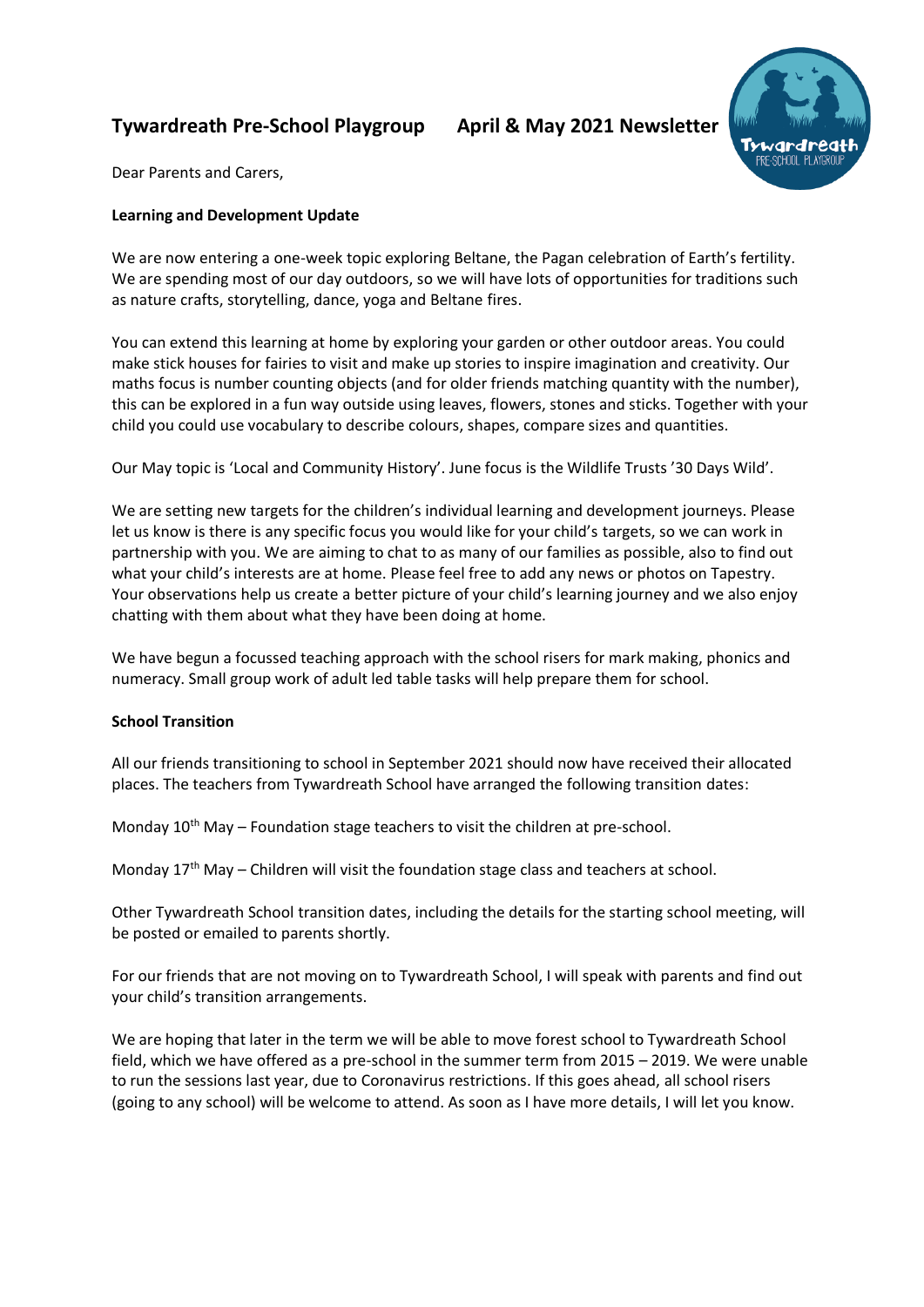### **Outings and Adventures**

Now educational trips guidance has been relaxed, we have planned some outings and outdoor adventures, as part of our 'Cultural Capital' experiences. These will be dotted in between forest school and beach school sessions. Some dates are still being confirmed. Please let us know if you would like your child to opt out of any visits. As we have consent for outings and travel already, we will not be issuing individual consent forms for trips. We will advise you on the day at drop off of any specific outings.

Wednesday 28<sup>th</sup> May – Wednesday group visit to Par Community Garden, to set up a fairy house we will make and look at all the different plants.

Friday  $30<sup>th</sup>$  May – Friday group visit to Par Community Garden.

Wednesday 5<sup>th</sup> May – Wednesday group visit 'Bird Lady of Fowey', where we will meet lots of different feathered friends. Followed by a play in Fowey park.

Friday  $10^{th}$  May – Friday group visit 'Bird Lady of Fowey' and Fowey park.

Tuesday 11<sup>th</sup> May – Kixx Football fun session. This will be held on a field in Tywardreath. For Tuesday morning friends only (sorry, we were given a one-off limited space session).

We are in the process of booking dates for a private visit to Fowey Aquarium and on the same day we will take the ferry to Polruan. We have done this trip in previous years, it is always a favourite.

When we know about possible relocation of forest school to Tywardreath School after May, we will be able to make some plans for the rest of term and communicate this to you as soon as possible.

#### **Invoices**

Apologies for the delay with the April invoices. I decided to actually have two weeks off at Easter and now my 'to do list' is very lengthy!

#### **Coronavirus Update**

All adults in the UK are now eligible for coronavirus lateral flow home tests. The government is encouraging everyone to test twice a week. You can have them sent to your home address, by registering online using the government website Regular rapid coronavirus (COVID-19) tests if you [do not have symptoms -](https://www.nhs.uk/conditions/coronavirus-covid-19/testing/regular-rapid-coronavirus-tests-if-you-do-not-have-symptoms/) NHS (www.nhs.uk)

The tests are easy to do, using a swab and putting your sample on the test strip, you get your result at home in 30 minutes. You can then register your result online.